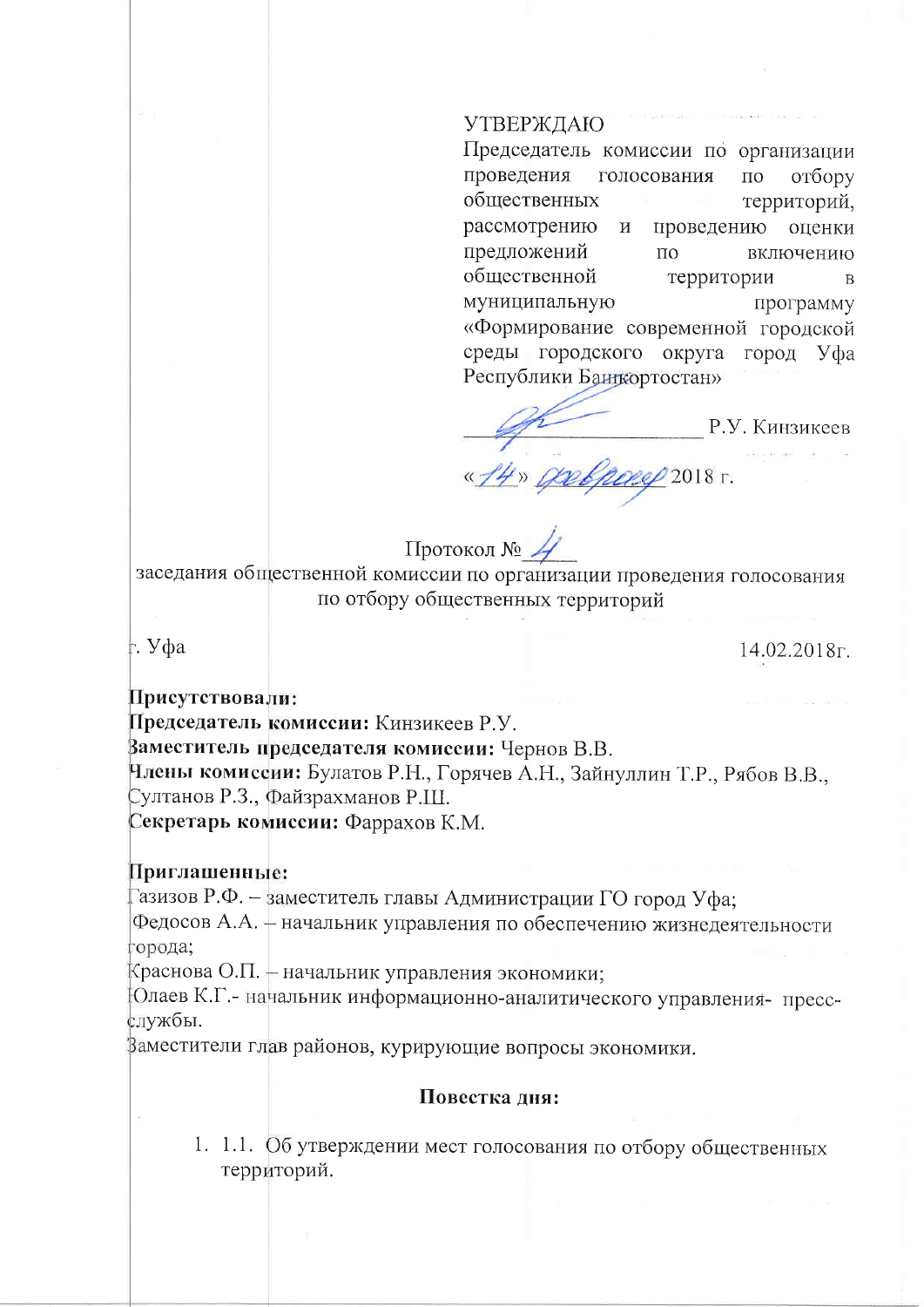1.2. Об утверждении состава городской счетной комиссии по организации проведения голосования по отбору общественных территорий. Определение места дислокации городской счетной комиссии.

 $1.3.$ Об утверждении составов территориальных счетных по организации проведения голосования по отбору комиссий общественных территорий.

Ответственный: Фаррахов К.М.

Об утверждении результатов творческого конкурса по отбору  $2.$ организаций на разработку дизайн-проектов.

Ответственный: Чернов В.В.

Об информационном сопровождении хода подготовки организации 3. проведения голосования по отбору общественных территорий

Ответственный: Юлаев К.Г.

4. Разное

По 1-фму вопросу повестки дня заслушав информацию начальника отдела по вопросам местного самоуправления управления по взаимодействию с институтами гражданского общества, секретаря комиссии Фаррахова К.М. общественная комиссия по организации проведения голосования по отбору общественных территорий решила:

- 1. Информацию начальника отдела  $\Pi$ <sup>O</sup> вопросам местного самоуправления управления по взаимодействию с институтами гражданского общества, секретаря комиссии Фаррахова К.М. принять к сведению.
	- 1.1. 292 участка (приложение №1) по организации проведения голосования по отбору общественных территорий утвердить.

1.2. Состав городской счетной комиссии по организации проведения голосования по отбору общественных территорий (приложение №2) утвердить.

Местом дислокации определить МБУ Городской дворец культуры по адресу г. Уфа, проспект Октября, 137.

1.3. Составы 292 территориальных счетных комиссий (приложение №3) утвердить.

По 2-фму вопросу повестки дня заслушав информацию начальника управления коммунального хозяйства, заместителя председателя  $\Pi$ O проведения голосования комиссии организации отбору  $\Pi$ O общественных территорий Чернова В.В. общественная комиссия по организации проведения голосования отбору  $\Pi{\rm O}$ общественных территорий решила: